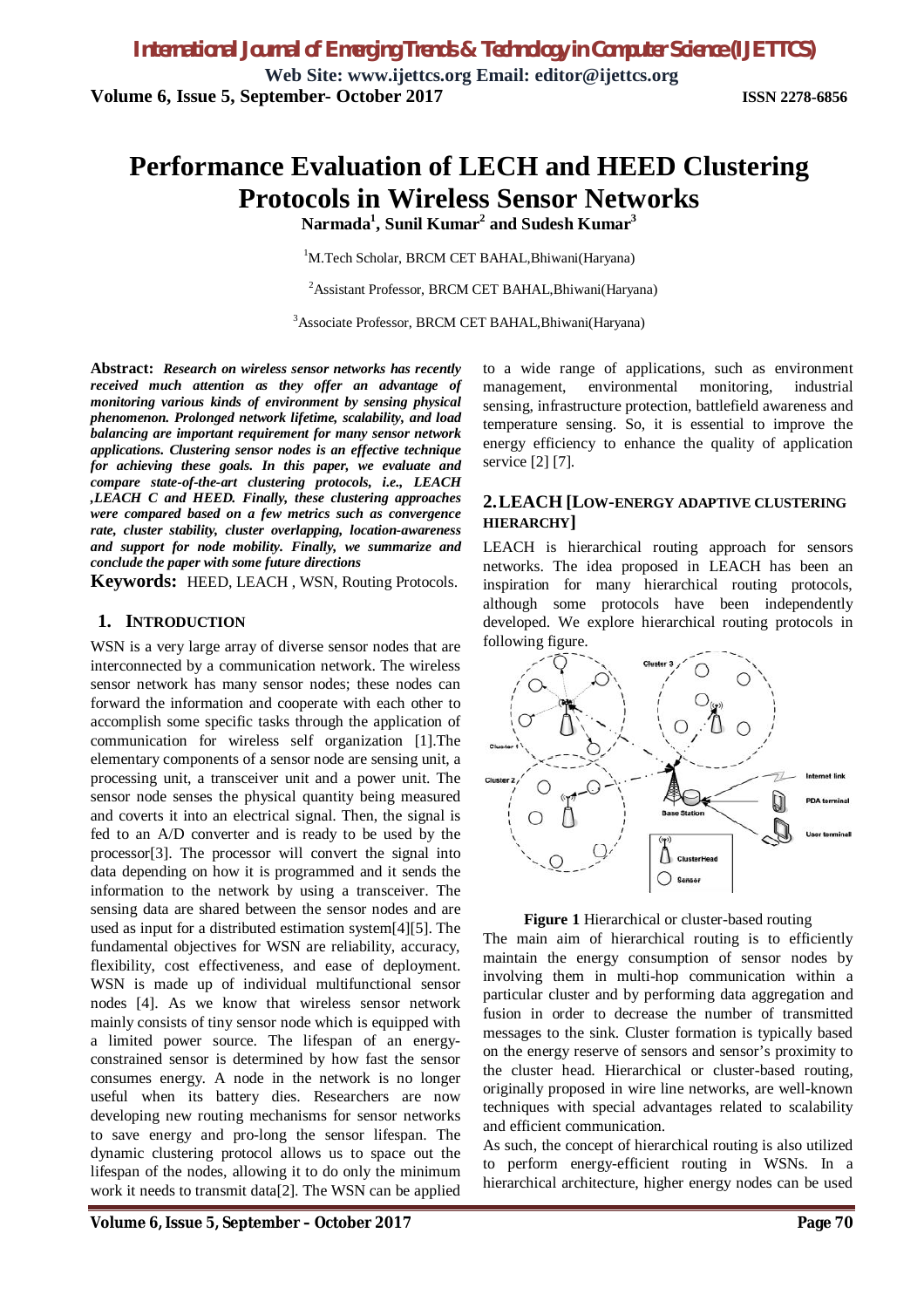**Web Site: www.ijettcs.org Email: editor@ijettcs.org**

## **Volume 6, Issue 5, September- October 2017 ISSN 2278-6856**

to process and send the information while low energy nodes can be used to perform the sensing in the proximity of the target. This means that creation of clusters and assigning special tasks to cluster heads can greatly contribute to overall system scalability, lifetime, and energy efficiency. Hierarchical routing is an efficient way to lower energy consumption within a cluster and by performing data aggregation and fusion in order to decrease the number of transmitted messages to the BS. Hierarchical routing is mainly two-layer routing where one layer is used to select cluster heads and the other layer is used for routing. LEACH randomly selects a few sensor nodes as cluster heads (CHs) and rotates this role to evenly distribute the energy load among the sensors in the network In LEACH, the cluster head (CH) nodes compress data arriving from nodes that belong to the respective cluster, and send an aggregated packet to the base station in order to reduce the amount of information that must be transmitted to the base station. LEACH uses a TDMA/CDMA MAC to reduce inter-cluster and intracluster collisions. However, data collection is centralized and is performed periodically. Therefore, this protocol is most appropriate when there is a need for constant monitoring by the sensor network. A user may not need all the data immediately.

Hence, periodic data transmissions are unnecessary which may drain the limited energy of the sensor nodes. After a given interval of time, a randomized rotation of the role of the CH is conducted so that uniform energy dissipation in the sensor network is obtained. The operation of LEACH is separated into two phases (figure 2.2), the setup phase and the steady state phase.



**Figure 2** LEACH operations

In the setup phase, the clusters are organized and CHs are selected.

In the steady state phase, the actual data transfer to the base station takes place. The duration of the steady state phase is longer than the duration of the setup phase in order to minimize overhead.

During the setup phase, a predetermined fraction of nodes, p, elect themselves as CHs as follows. A sensor node chooses a random number, r, between 0 and 1. If this random number is less than a threshold value,  $T(n)$ , the node becomes a cluster head for the current round. The threshold value is calculated based on an equation that incorporates the desired percentage to become a clusterhead, the current round, and the set of nodes that have not been selected as a cluster-head in the last (1/P) rounds, denoted by G. It is given by:-

Where G is the set of nodes that are involved in the CH election. Each elected CH broadcast an advertisement

message to the rest of the nodes in the network that they are the new cluster-heads. All the non-cluster head nodes, after receiving this advertisement, decide on the cluster to which they want to belong to. This decision is based on the signal strength of the advertisement. The non cluster-head nodes inform the appropriate cluster-heads that they will be a member of the cluster. After receiving all the messages from the nodes that would like to be included in the cluster and based on the number of nodes in the cluster, the cluster-head node creates a TDMA schedule and assigns each node a time slot when it can transmit. This schedule is broadcast to all the nodes in the cluster. During the steady state phase, the sensor nodes can begin sensing and transmitting data to the cluster-heads. The cluster head node, after receiving all the data aggregates it before sending it to the base-station. After a certain time, which is determined a priori, the network goes back into the setup phase again and enters another round of selecting new CH. Each cluster communicates using different CDMA codes to reduce interference from nodes belonging to other clusters.

#### **Pros [5] are**

1. The coordination and control in the cluster is localized in the set up phase.

2. The role of the CH is rotated and randomized to distribute the energy requirements among the nodes of the network.

3. To reduce the total amount of data transmission, local compression techniques are used in the CH.

4. LEACH is suitable for homogeneous networks.

#### **Cons [6] are:**

1. LEACH does not provide clarity about position of sensor nodes and the number of cluster heads in the network.

2. Each Cluster-Head directly communicates with BS no matter the distance between CH and BS. It will consume lot of its energy if the distance is far.

3. The CH uses most of its energy for transmitting and collecting data, because, it will die faster than other nodes.

4. The CH is always on and when the CH die, the cluster will become useless because the data gathered by cluster nodes will never reach the base station.

#### **3. LEACH-C PROTOCOL**

LEACH offers no guarantee about the placement and/or number of cluster heads. The protocol, called LEACH-C, uses a centralized clustering algorithm and the same steady-state phase as LEACH. LEACH-C protocol can produce better performance by dispersing the cluster heads throughout the network. During the set-up phase of LEACH-C, each node sends information about its current location (possibly determined using GPS) and residual energy level to the sink. In addition to determining good clusters, the sink needs to ensure that the energy load is evenly distributed among all the nodes. To do this, sink computes the average node energy, and determines which nodes have energy below this average.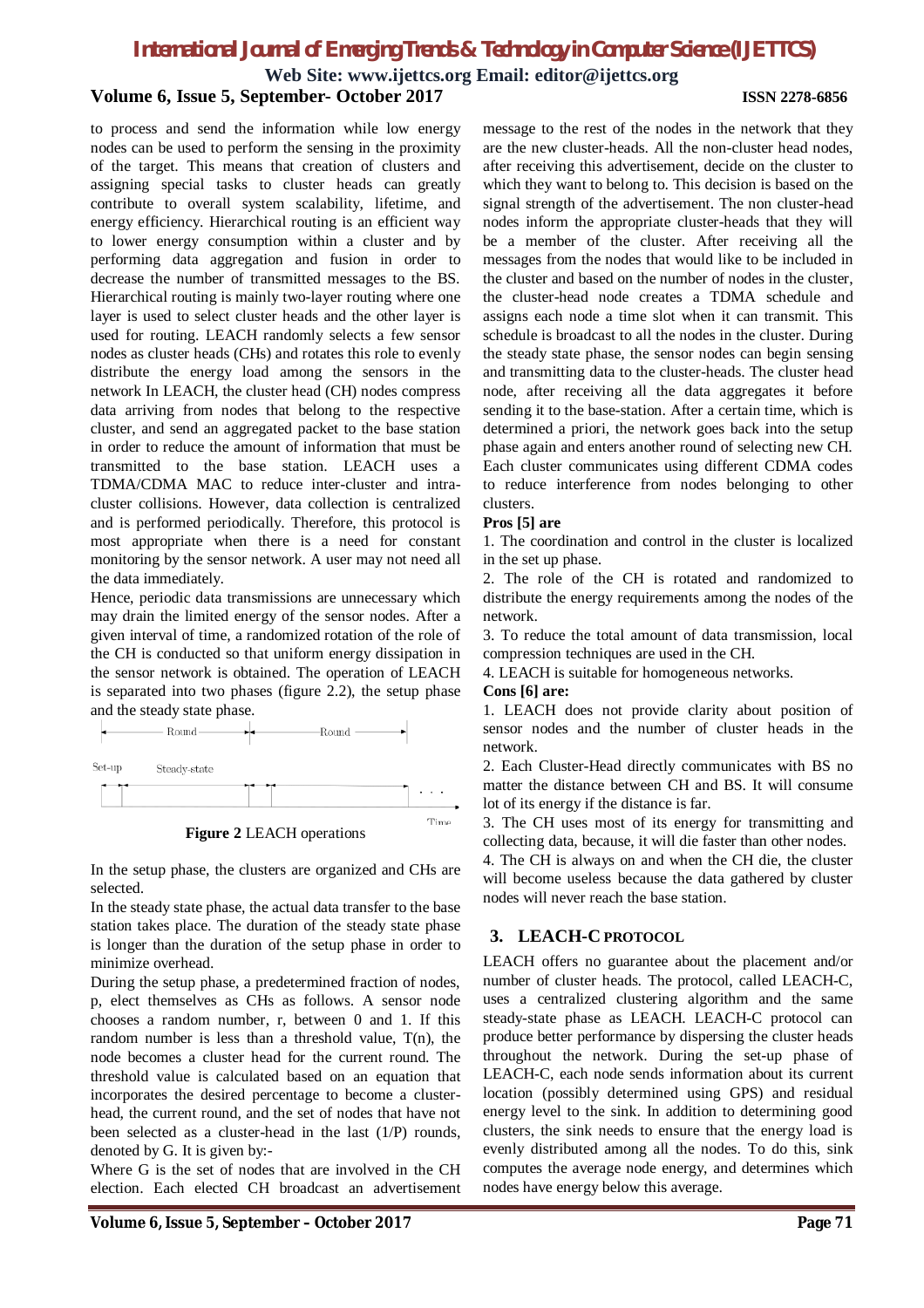**Web Site: www.ijettcs.org Email: editor@ijettcs.org**

#### **Volume 6, Issue 5, September- October 2017 ISSN 2278-6856**

Once the cluster heads and associated clusters are found, the sink broadcasts a message that obtains the cluster head ID for each node. If a cluster head ID matches its own ID, the node is a cluster head; otherwise the node determines its TDMA slot for data transmission and goes sleep until

its time to transmit data. The steady-state phase of LEACH-C is identical to that of the LEACH protocol.

#### **4.HYBRID, ENERGY-EFFICIENT DISTRIBUTED CLUSTERING (HEED) PROTOCOL**

HEED [11] excellent cluster-based protocol it elect CHs based on residual energy and node degree or density of nodes as a metric for cluster selection to achieve power balancing, which is a rational improvement compared with LEACH. In HEED, the proposed algorithm periodically selects CHs according to a combination of two clustering parameters. The primary parameter is their residual energy of each sensor node and the secondary parameter is the intra-cluster communication cost as a function of cluster density. The primary parameter depends on the residual energy of the node, is used to probabilistically select an initial set of CHs while the secondary parameter is used for breaking ties, is considering the cost of communications within the intra-cluster. HEED was proposed with four primary goals namely,

(i) Prolonging network lifetime by distributing energy consumption,

(ii) Terminating the clustering process within a constant number of iterations,

(iii) Minimizing control overhead,

(iv) Producing well-distributed CHs and compact clusters.

Hybrid Energy Efficient Distributed clustering (HEED) [8] is a multi-hop wireless sensor network clustering algorithm that brings an energy-efficient clustering routing with explicit consideration of energy.



**Figure 3** HEED operations

A node considers itself covered if it has heard from either a tentative\_ CH or a final \_CH. If a node completes HEED execution without selecting a cluster head that is final \_CH, it considers itself uncovered, and announces itself to be a cluster head with state final CH. A tentative CH node can become a regular node at a later iteration if it finds a lower cost cluster head. HEED protocol depend on

residual energy, and communication cost to select cluster head.

The communication cost is the minimum power levels required by all nodes within the cluster range to reach the cluster head. The communication cost uses to allow a node that belong to several CHS choose the best one. In HEED protocol each node can join only to one cluster head with one hop only. After a cluster formation, each node can be either elected to become a CH due to a probability or join a cluster according to CH messages.

The advantages of the HEED protocol are as follows:

(1) It is a fully distributed clustering method that benefits from the use of the two important parameters for CH election

(2) Low power levels of clusters promote an increase in spatial reuse while high power levels of clusters are required inter-cluster communication. This provides uniform CH distribution across the network and load balancing.

(3) Communications in a multi-hop fashion between CHs and the BS promote more energy conservation and scalability in contrast with the single-hop fashion, i.e., long-range communications directly from CHs to the sink, in the LEACH protocol.

#### **However, there are some limitations with HEED as follows:**

(1) The uses of tentative CHs that do not become final CHs leave some uncovered nodes. As per HEED implementation, these nodes are forced to become a CH and these forced CHs may be in range of other CHs or may not have any member associated with them. As a result, more CHs are generated than the expected number and this also accounts for unbalanced energy consumption in the network.

(2) Similar to LEACH, performing of clustering in each round imposes significant overhead in the network. This overhead causes noticeable energy dissipation which results in decreasing the network lifetime.

(3) HEED suffers from a consequent overhead since it needs several iterations to form clusters. At each iteration, a lot of packets are broadcast.

(4) Some CHs, especially near the sink, may die earlier because these CHs have more work load, and the hot spot will come into being in the network.

#### **5. IMPLEMENTATION**

#### **a) Protocols implemented**

After having finished a survey of the state-of-the-art it was necessary to select the protocols that would be implemented. Firstly, LEACH, i.e. LEACH-distributed, was selected due to the fact that is the first well known clustering-based routing protocol and all the subsequent clustering-based protocols are based on it or are referred to it somehow. Therefore, it was a good first step to start with. Other interesting protocols that were selected to be implemented were LEACH-C, i.e. LEACH-centralized, created by the same authors of LEACH and also the solar-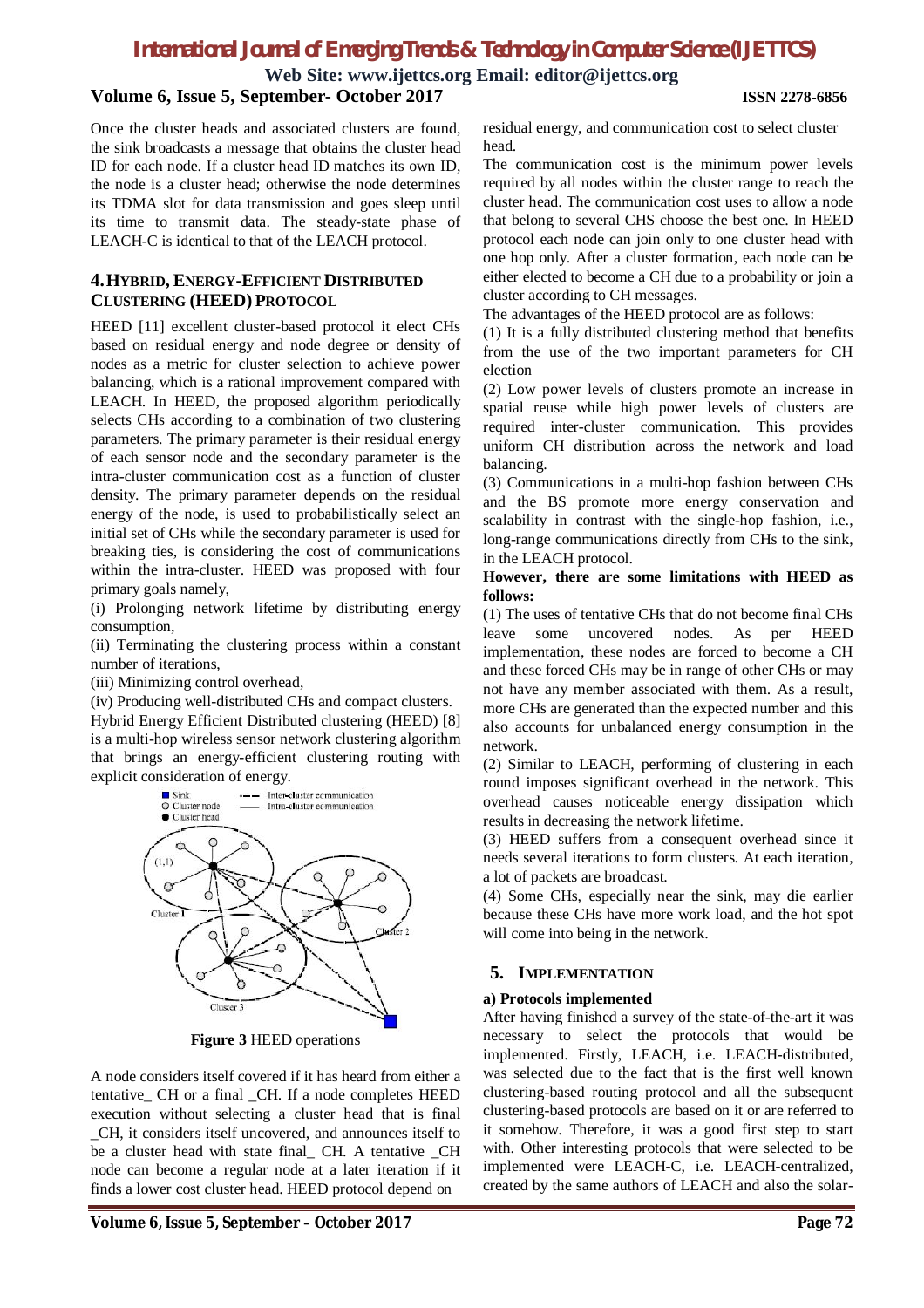**Web Site: www.ijettcs.org Email: editor@ijettcs.org**

### **Volume 6, Issue 5, September- October 2017 ISSN 2278-6856**

aware extensions of both, which were found in with the original paper.

Finally, a more complex protocol, which is called HEED, was chosen since it is currently one of the most well known and mentioned routing protocols. Moreover, some published surveys as show its suitable features and good results.

The implementation of HEED is based on the pseudo-code that is provided in the original paper.

Therefore, different protocols were selected for their implementation and simulation. These protocols differ in their complexity, the strength and number of assumptions they make and the goals they have. Once the programming of all these protocols was finished it was necessary to create and implement one basic protocol to compare the rest of them with it. The simplest approach for routing protocols is the One-hop that has been implemented for this work since it is a good simulation to see whether the compared protocols are energy-efficient or not and how much they elongate the batteries lifetime.

Therefore, in this work is presented a comparison among four protocols, i.e. One-hop, LEACH, LEACH-C and HEED, and two solar-aware extensions, i.e. Solar-aware LEACH and Solar-aware LEACH-C.

One-hop

This protocol is the easiest and simplest routing approach and has been implemented to establish a reference for the comparison among the different protocols. It is based on the assumption that every node is able to reach the base station, otherwise it would be impossible the communication between every node and the base station. The operation of this protocol is quite simple. In 'every round the base station receives a status message from all nodes, which points out to the base station the position and parameters of the node. Once the base station has received all the messages it creates a TDMA schedule telling each node when it can transmit the data and how many times this process is repeated. Once all nodes have sent all the data packets regarding to the current round, they send another status message in order to start the next round.





**Figure 4** LEACH1 Vs LEACH2

This graph shows the LEECH protocols comparison in terms of dead node and time.



**Figure 5** LEACH1 Vs LEACH2 (Consumption, Time)

This graph shows the LEACH protocols comparison in terms of consumption and time, with different variations.



**Figure 6** HEED1 Vs HEED2 (Cluster, Time)

This graph shows the HEED protocol in terms of number of clusters and time, with different variations.



**Figure 7** LEACH Vs HEED